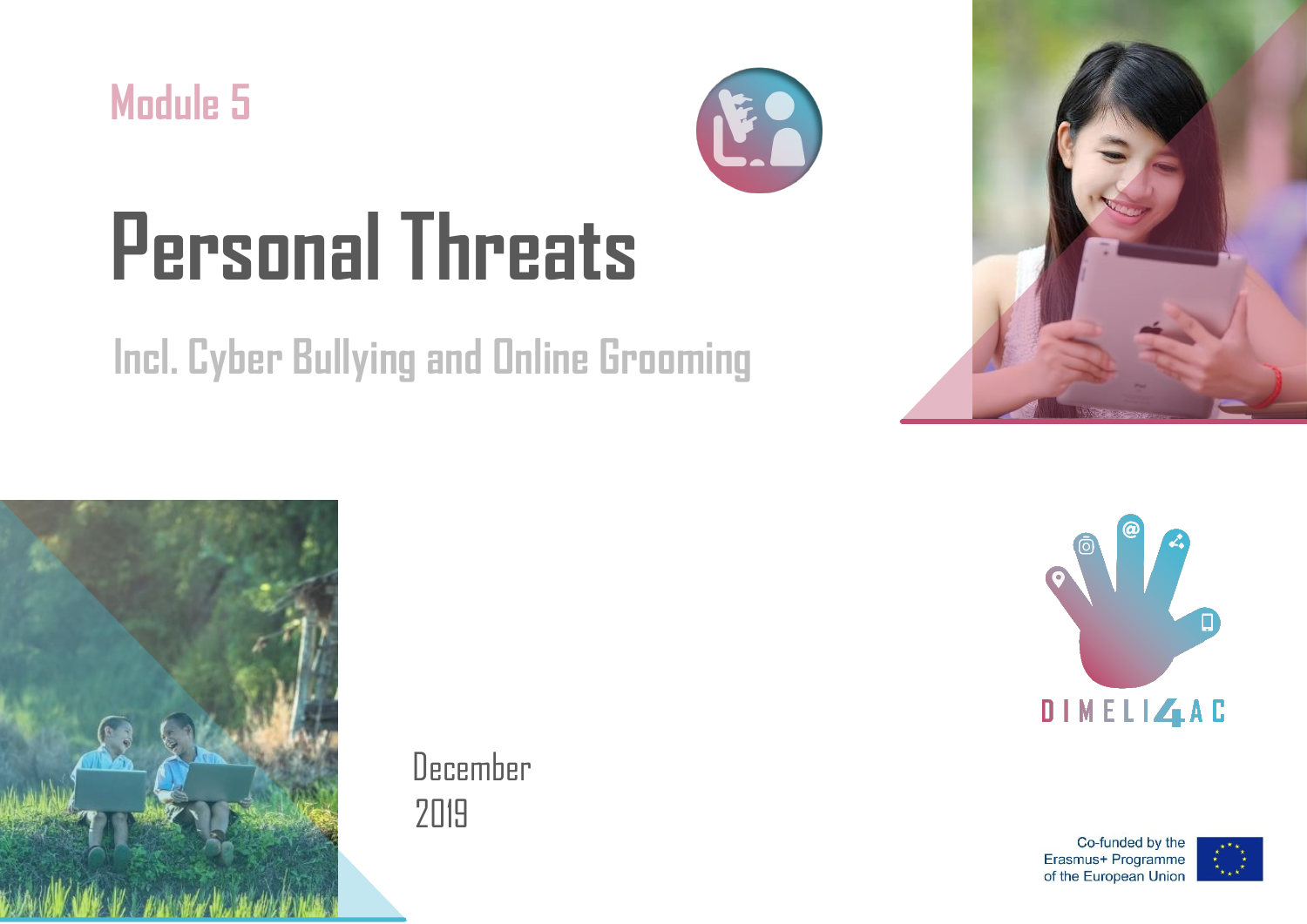

#### Project information

| Project Title:                 | Digital Media Literacy for Active Citizenship |
|--------------------------------|-----------------------------------------------|
| Project Acronym:               | DIMELI4AC                                     |
| <b>Grant Agreement Number:</b> | 2018-1-DE03-KA201-047411                      |
| Coordinator:                   | Liebniz Universität Hannover                  |
| Project Website:               | www.dimeli.eu                                 |



This document by Dimeli4AC is licensed under CC BY-SA 4.0. To view a copy of this license, visit https://creativecommons.org/licenses/by-sa/4.0

The European Commission support for the production of this publication does not constitute an endorsement of the contents which reflects the views only of the authors, and the Commission cannot be held responsible for any use which may be made of the information contained therein.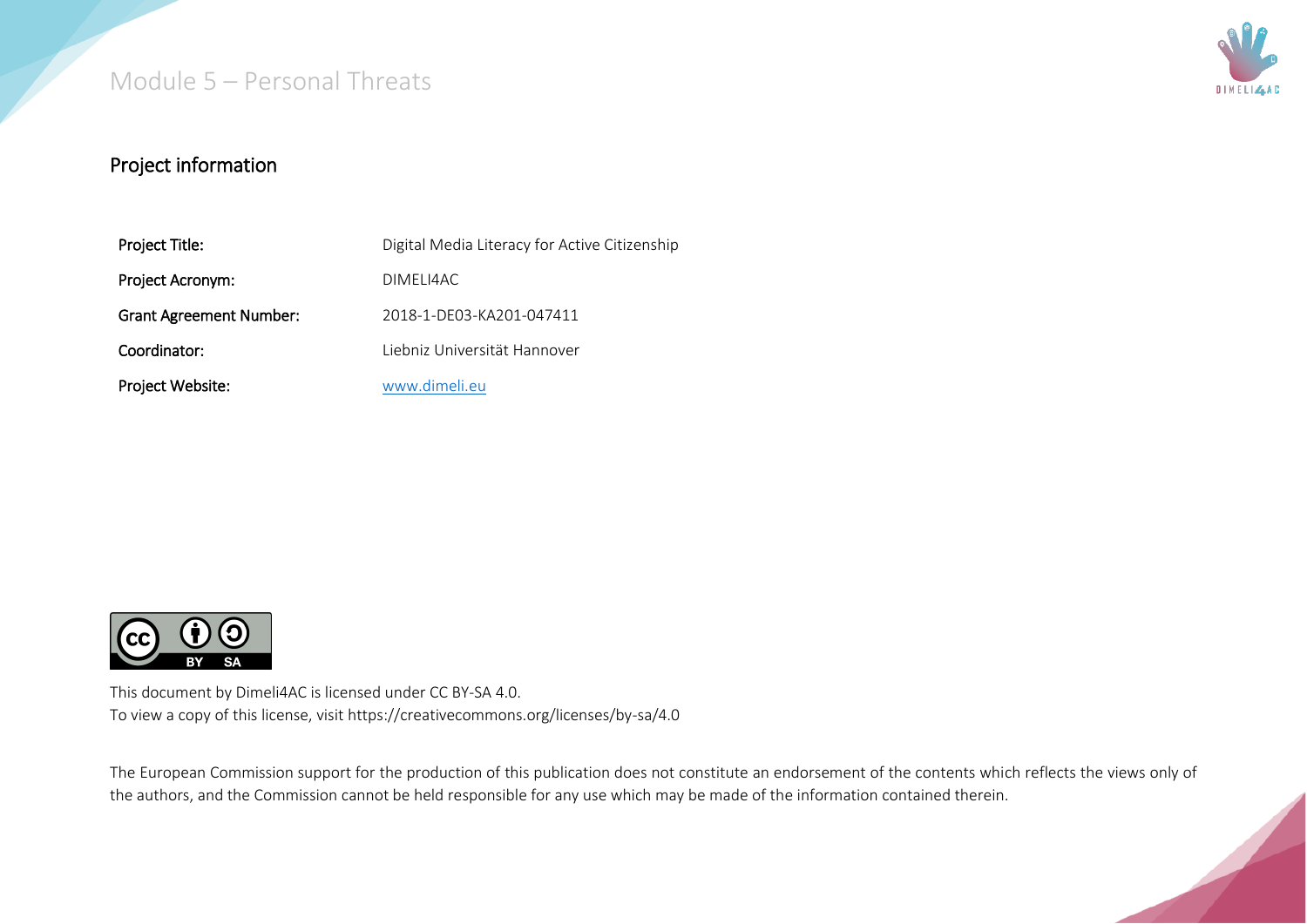

## 1 Learning Objectives

- 1. Learning about what risks online communication can have towards our mental and physical wellbeing;
- 2. Understanding the different types of mental and physical harm that can result from online harassment;
- 3. Dealing with malicious or harmful behaviours against us.

## 2 General Description

In the modern digitalised world, a lot of the aspects of society are reflected online, both positive and negative. The internet offers freedom of speech and openness, which give people countless opportunities and new ways to communicate and come into contact with each other. Similar to every technology, online communication can be used maliciously by various people, and it can be used to cause harm – whether intentionally or unintentionally.

This module aims to teach students about potential threats they may face while online, and to equip them with the skills needed to deal with such issues. *Online grooming* will present the risks of communicating with strangers at a level that is accessible by the students, and *Cyberbullying* will teach students to recognise and reject such behaviours in others, and present the harmful effects of cyberbullying.

Overall, students will be taught how to preserve their mental and physical wellbeing against outward threats that can be encountered on the internet.

## 3 Introduction to the Topic

Communication has become a lot easier due to the internet and other technological advancements. We can connect with almost anyone, almost everywhere in today's digital world. This is a huge improvement in our lives, but it also has some risks which can have a major negative impact on us, especially if we are not prepared against them. In order to shield ourselves, we need to know and understand the dangers and threats we may come across on the internet. In addition, we need to be equipped with ways to deal with these dangers, and know when it is time to talk to a grownup for help.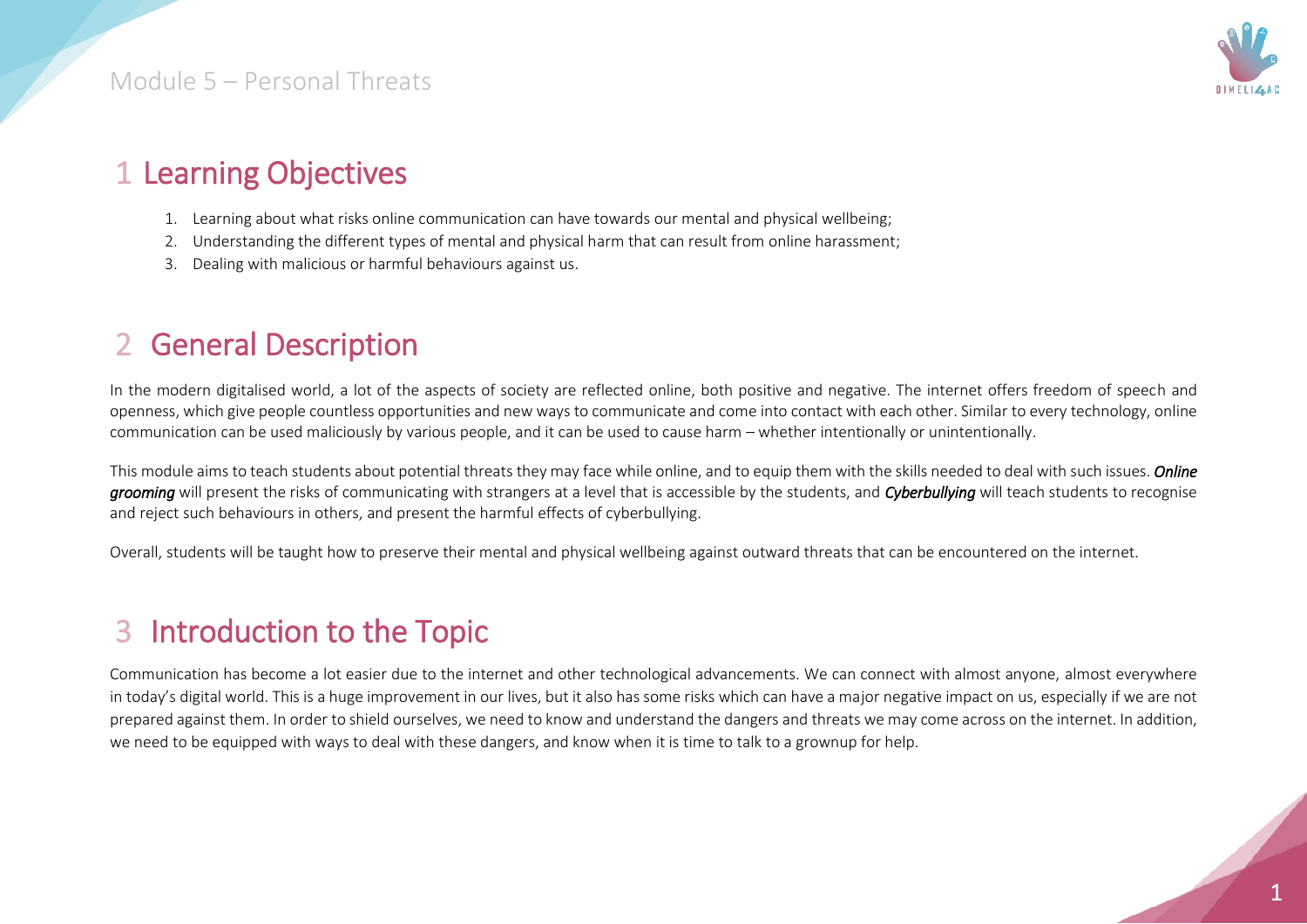

## 4 Framework

| <b>TOPIC 1</b>                  | Indicators<br>(Level) | <b>Benchmarks</b><br>(Aim)                                                                                                                                                                                                                                                                       | Syllabus                                                                                                                                                                                        | Activity                    | Resources /<br><b>Scenarios</b><br>Basic<br>$(10-12 y.o.)$                                                                       | Resources /<br><b>Scenarios</b><br>Advanced<br>$(12-15 y.o.)$                                                                    | Assessment                                                                                                      |
|---------------------------------|-----------------------|--------------------------------------------------------------------------------------------------------------------------------------------------------------------------------------------------------------------------------------------------------------------------------------------------|-------------------------------------------------------------------------------------------------------------------------------------------------------------------------------------------------|-----------------------------|----------------------------------------------------------------------------------------------------------------------------------|----------------------------------------------------------------------------------------------------------------------------------|-----------------------------------------------------------------------------------------------------------------|
| <b>CYBER</b><br><b>BULLYING</b> | Understand            | By the end of the<br>lessons the students<br>will be able:<br>1.1 To understand<br>what bullying is<br>1.2 To discern what<br>cyberbullying is<br>1.3 To understand the<br>concept of hate speech<br>1.4 To accept that<br>online interaction is a<br>reflection of face-to-<br>face interaction | Topics to be taught by<br>teacher:<br>1.1 Definition of<br>bullying<br>1.2 Definition of<br>cyberbullying<br>1.3 Definition of hate<br>speech<br>1.4 Social media as an<br>extension of society | $1.1 - 1.3$<br>Presentation | 1.1 to 1.3<br>Presentation<br>and video<br>https://www.yo<br>utube.com/watc<br>h?v=6ctd75a7 Y<br>$\underline{\underline{\sf W}}$ | 1.1 to 1.3<br>Presentation<br>and video<br>https://www.yo<br>utube.com/watc<br>h?v=6ctd75a7 Y<br>$\underline{\underline{\sf W}}$ | Pre-Testing: Quiz<br>(What do students<br>know about<br>cyberbullying, do<br>they know how to<br>deal with it?) |
|                                 | Engage /<br>Interact  | By the end of the<br>lessons the students<br>will be able:                                                                                                                                                                                                                                       | Topics to be taught:<br>2.1 Cyberbullying<br>patterns                                                                                                                                           | $2.1 - 2.2$<br>Presentation | Presentation                                                                                                                     | Presentation                                                                                                                     | Quiz:<br>Multiple choice and<br>T/F questions.                                                                  |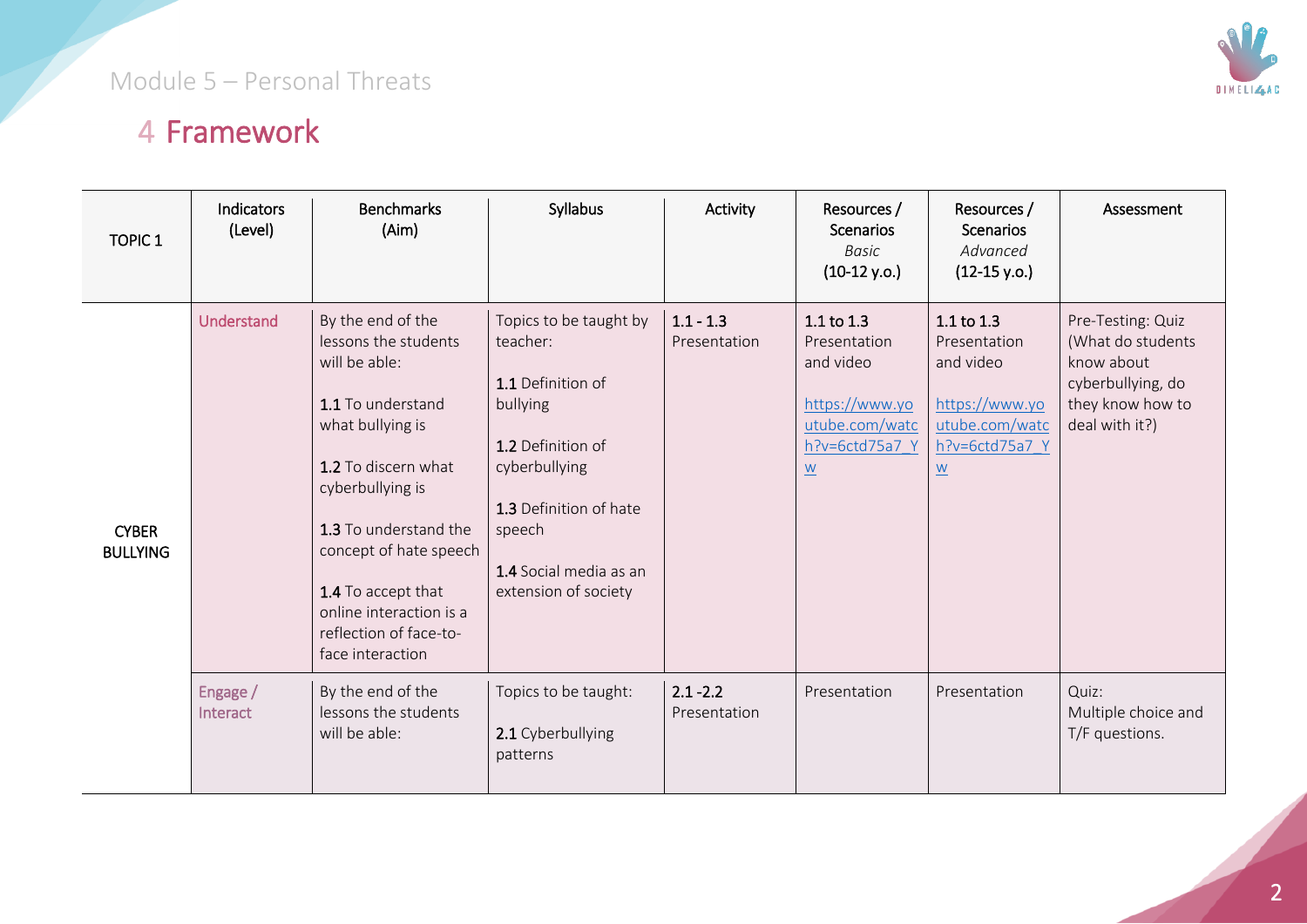

|          | 2.1 To recognise<br>cyberbullying<br>behaviour<br>2.2 To perceive signs of<br>(cyber)bullying<br>victimization in others<br>2.3 To act against<br>cyberbullying instances                                                                                                                                        | 2.2 Signs that someone<br>is being victimised by<br>(cyber)bullies<br>2.3 Responding to<br>cyberbullying                          |                             |              |                                 |                                                |
|----------|------------------------------------------------------------------------------------------------------------------------------------------------------------------------------------------------------------------------------------------------------------------------------------------------------------------|-----------------------------------------------------------------------------------------------------------------------------------|-----------------------------|--------------|---------------------------------|------------------------------------------------|
| Analyze  | By the end of the<br>lessons the students<br>will be able:<br>3.1 To analyse the<br>reasons behind<br>cyberbullying<br>3.2 To consider the<br>personal issues of a<br>bully that may lead<br>them to bullying.<br>3.3 To analyse their<br>own experience - have<br>they been a victim or a<br>bully in the past? | Topics to be taught:<br>3.1 Reasons behind<br>cyberbullying<br>3.2 Who becomes a<br>(cyber)bully<br>3.3 Cyberbullying and<br>self | 3.1 Presentation            | Presentation | Presentation                    | Quiz:<br>Multiple choice and<br>T/F questions. |
| Evaluate | By the end of the<br>lessons the students<br>will be able:                                                                                                                                                                                                                                                       | Topics to be taught:<br>4.1 Consequences of<br>cyberbullying                                                                      | 4.1 and 4.2<br>Presentation | Presentation | Presentation<br>Activity: Video | Quiz:<br>Multiple choice and<br>T/F questions. |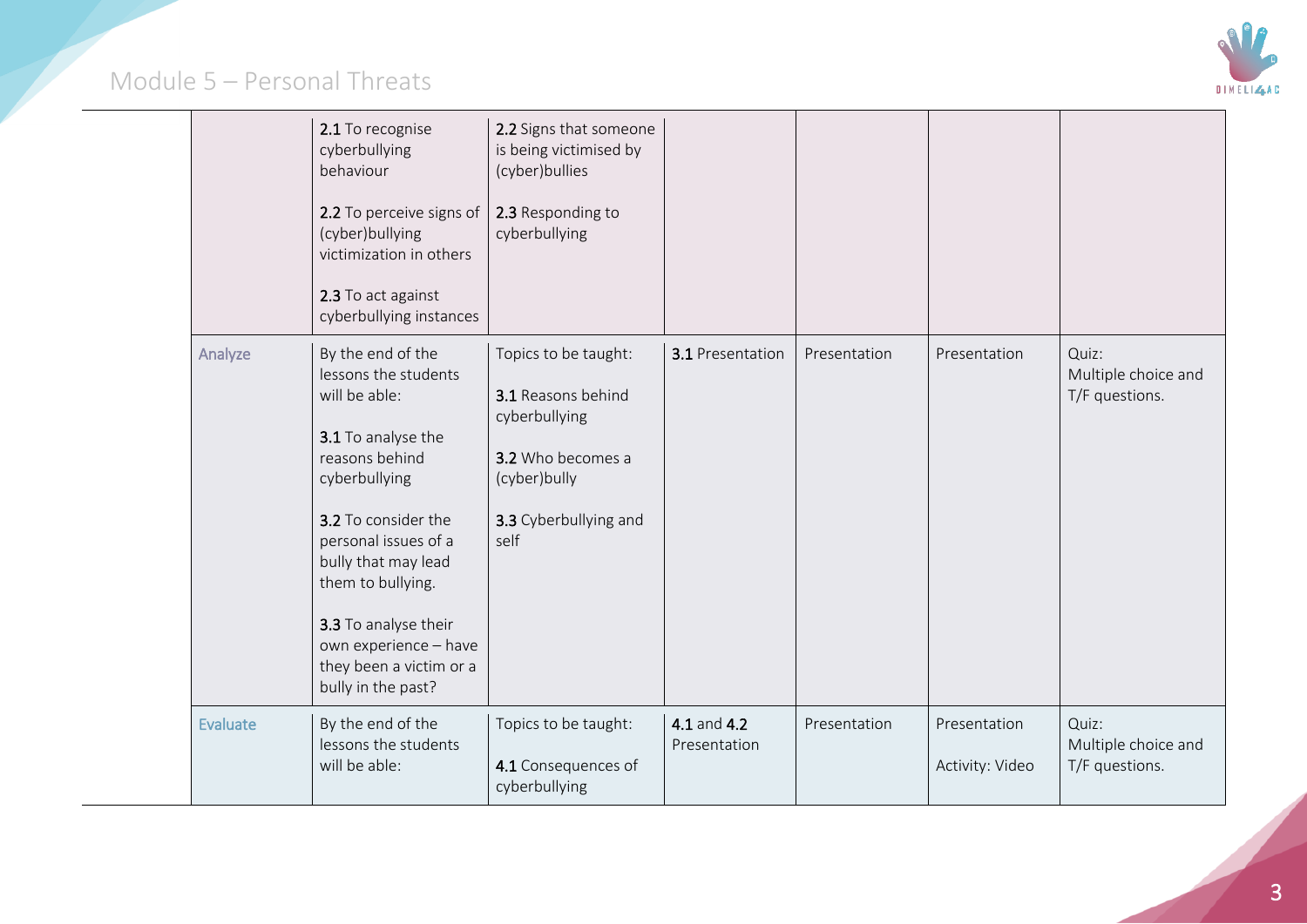

|        | 4.1 To consider the<br>consequences of<br>cyberbullying<br>4.2. To reflect on good<br>responses to<br>cyberbullying<br>4.3 To reflect on bad<br>responses to<br>cyberbullying<br>4.4 To understand the<br>importance of support<br>towards victims                                                                  | 4.2 Responding to<br>cyberbullying<br>4.3 The importance of<br>support                                                                                                                                         |                             |              | https://www.yo<br>utube.com/watc<br>h?v=MV5v0m6p<br><b>EMs</b> |                                                |
|--------|---------------------------------------------------------------------------------------------------------------------------------------------------------------------------------------------------------------------------------------------------------------------------------------------------------------------|----------------------------------------------------------------------------------------------------------------------------------------------------------------------------------------------------------------|-----------------------------|--------------|----------------------------------------------------------------|------------------------------------------------|
| Create | By the end of the<br>lessons the students<br>will be able to:<br>5.1 To evaluate their<br>own online behaviour<br>and re-create, modify<br>adjust etc. accordingly,<br>to prevent<br>cyberbullying<br>5.2 To create a safe<br>online environment for<br>themselves<br>5.3 To help others deal<br>with cyberbullying | Topics to be taught:<br>5.1 What students<br>need to ask<br>themselves about<br>cyberbullying<br>5.2 Tips for students to<br>follow to prevent<br>cyberbullying<br>5.3 Taking to others<br>about cyberbullying | 5.1 and 5.2<br>Presentation | Presentation | Presentation                                                   | Quiz:<br>Multiple choice and<br>T/F questions. |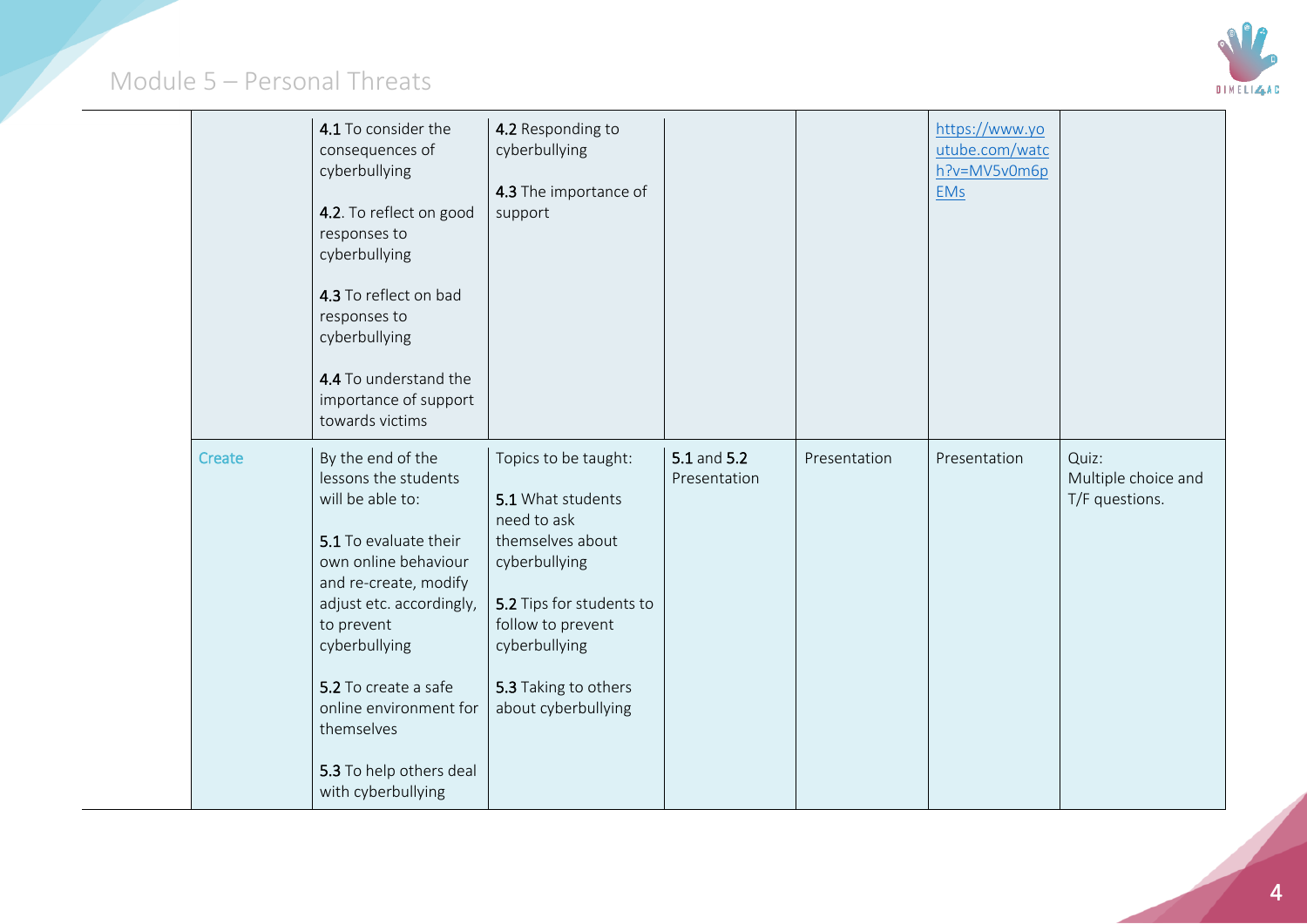

| <b>TOPIC 2</b>  | Indicators<br>(Level) | <b>Benchmarks</b><br>(Aim)                                                                                                                                                                                       | Syllabus                                                                                                                                                                        | Activity                    | Resources /<br><b>Scenarios</b><br>Basic<br>$(10-12 y.o.)$ | Resources /<br><b>Scenarios</b><br>Advanced<br>$(12-15 y.o.)$ | Assessment                                                                                                        |
|-----------------|-----------------------|------------------------------------------------------------------------------------------------------------------------------------------------------------------------------------------------------------------|---------------------------------------------------------------------------------------------------------------------------------------------------------------------------------|-----------------------------|------------------------------------------------------------|---------------------------------------------------------------|-------------------------------------------------------------------------------------------------------------------|
| <b>ONLINE</b>   | Understand            | By the end of the<br>lessons the students<br>will be able to:<br>1.1 To understand<br>what online grooming<br>İS.<br>1.2 To accept that<br>online interaction is a<br>reflection of face-to-<br>face interaction | Topics to be taught by<br>teacher:<br>1.1 Definition of online<br>grooming                                                                                                      | $1.1 - 1.3$<br>Presentation | $1.1 - 1.3$<br>Presentation<br>and video                   | $1.1 - 1.3$<br>Presentation<br>and video                      | Pre-Testing: Quiz<br>(What do students<br>know about online<br>grooming, do they<br>know how to deal<br>with it?) |
| <b>GROOMING</b> | Engage /<br>Interact  | By the end of the<br>lessons the students<br>will be able to:<br>2.1 To recognise online<br>grooming behaviour<br>2.2 To perceive signs of<br>online grooming<br>victimization in others                         | Topics to be taught by<br>teacher:<br>2.1 Online grooming<br>process<br>2.2 How to recognise<br>online grooming<br>2.3 Signs that someone<br>is experiencing online<br>grooming | $2.1 - 2.2$<br>Presentation | Presentation                                               | Presentation                                                  | Quiz:<br>Multiple choice and<br>T/F questions.                                                                    |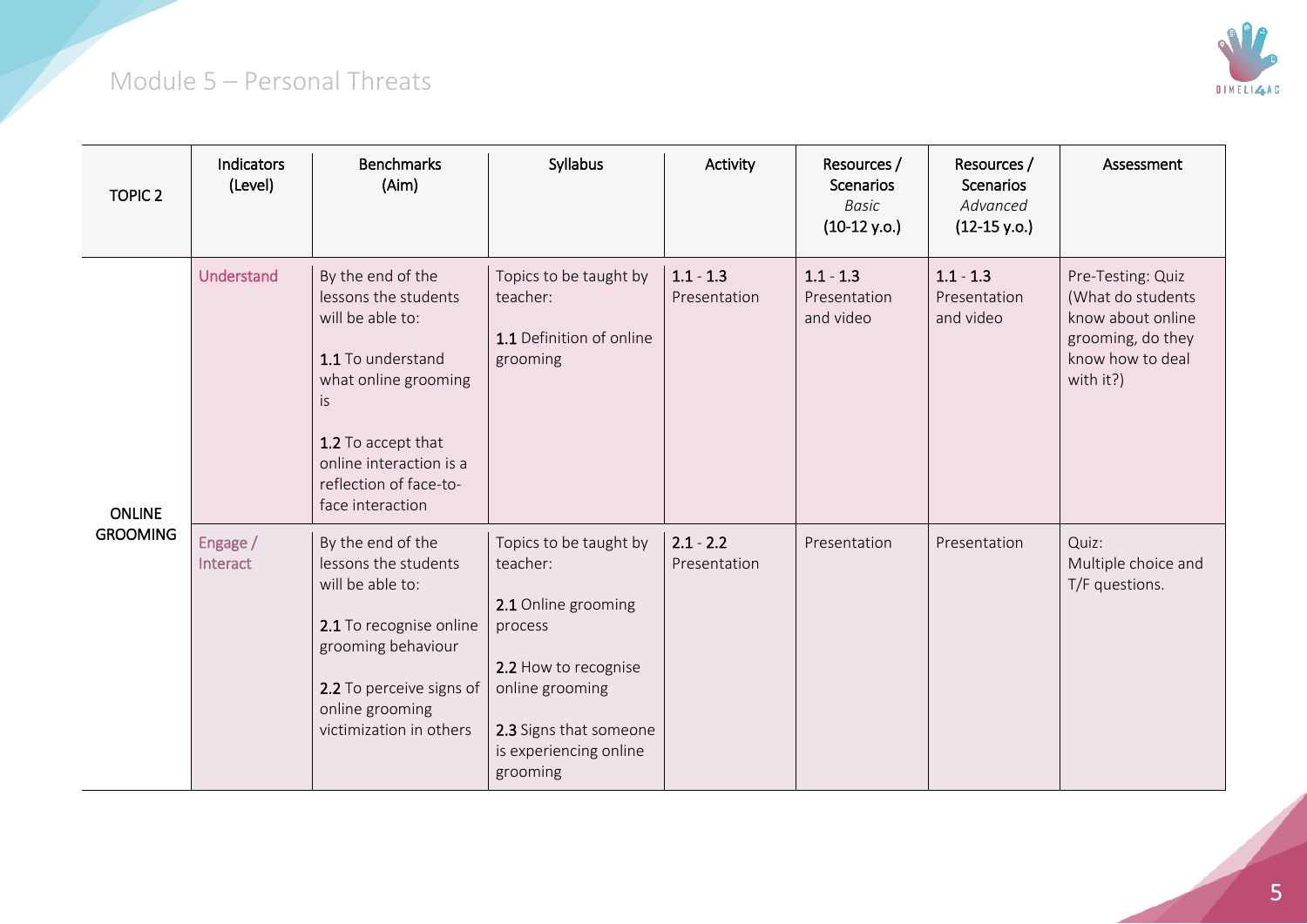

|          | 2.3 To act against<br>online grooming<br>instances                                                                                                                                                                                                                                   | 2.4 What to do in case<br>of online grooming                                                                                                             |                           |              |                                 |                                                |
|----------|--------------------------------------------------------------------------------------------------------------------------------------------------------------------------------------------------------------------------------------------------------------------------------------|----------------------------------------------------------------------------------------------------------------------------------------------------------|---------------------------|--------------|---------------------------------|------------------------------------------------|
| Analyze  | By the end of the<br>lessons the students<br>will be able to:<br>3.1 To analyse the<br>reasons that people<br>fall victim to online<br>grooming<br>3.2 To analyse their<br>own experience - have<br>they experienced<br>online contact with<br>someone who wants<br>to mislead them? | Topics to be taught by<br>teacher:<br>3.1 Reasons that kids<br>fall victim to online<br>grooming<br>3.2 Online grooming<br>and self                      | 3.1 Presentation          | Presentation | Presentation                    | Quiz:<br>Multiple choice and<br>T/F questions. |
| Evaluate | By the end of the<br>lessons the students<br>will be able to:<br>4.1 To consider the<br>consequences of<br>online grooming<br>4.2 To reflect on good<br>responses to online<br>grooming                                                                                              | Topics to be taught by<br>teacher:<br>4.1 Consequences of<br>online grooming<br>4.2 Responding to<br>online grooming<br>4.3 The importance of<br>support | 4.1 & 4.2<br>Presentation | Presentation | Presentation<br>Activity: Video | Focus Group<br>Discussion<br>Quiz              |